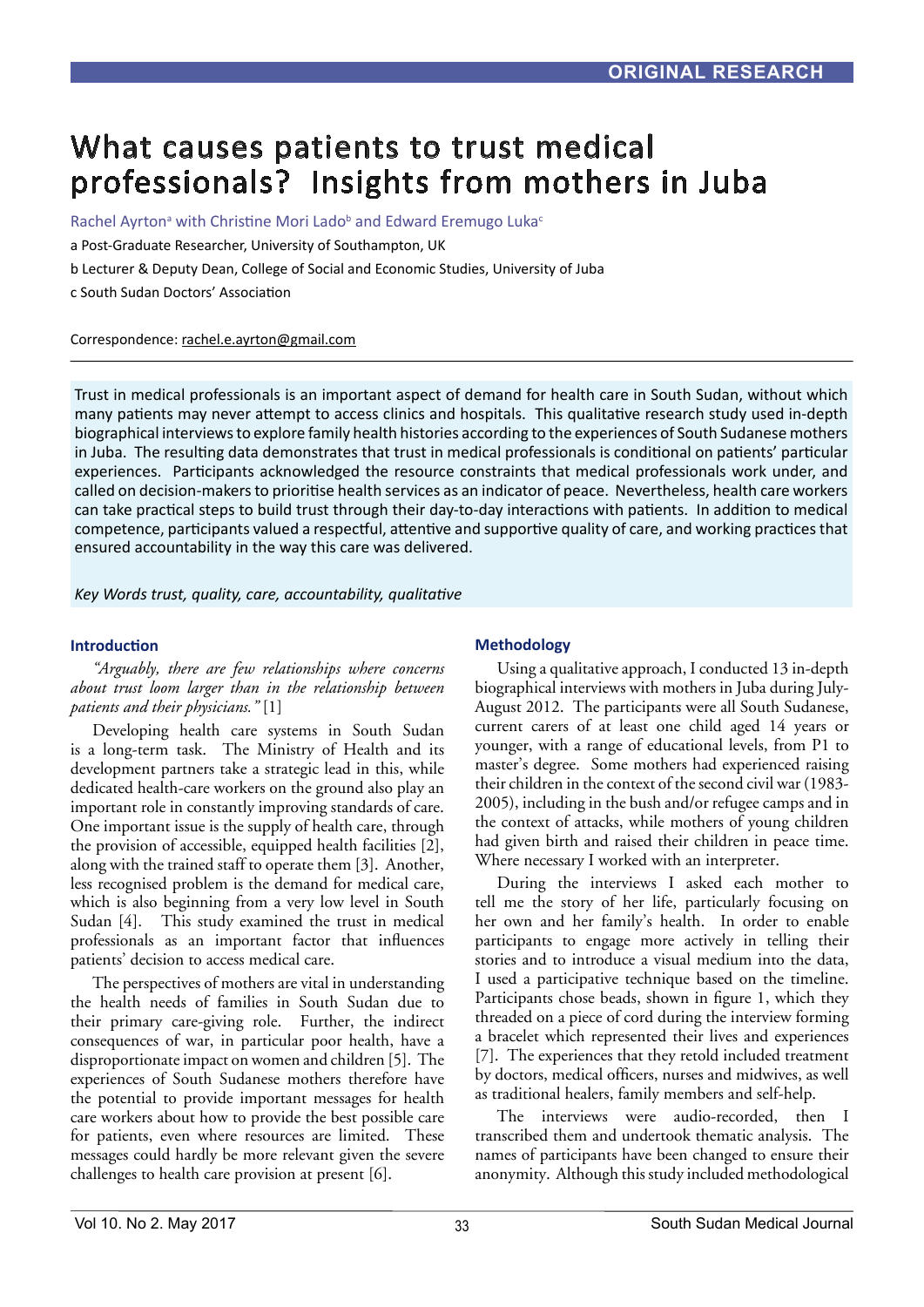

Figure 1. Materials used and example timeline bracelet

and theoretical findings, in this article I focus particularly on substantive aspects of care by medical professionals that may lead to greater trust among patients.

## **Trust - a theoretical framework**

Although most people believe trust is important for social relations to function effectively, it is not easily defined [8]. In this study I treat trust as a process that enables a person to take action in situations where they are vulnerable, where there is uncertainty about what the outcome will be and where they depend on others [9, 8].

The process of trusting has four main stages: interpretation, suspension, favourable expectation, and evaluation [10, 11]. Interpretation involves an evaluation of the 'good reasons' that someone might have to act in a way that makes them vulnerable to another person. This may involve both rational and emotional elements and is deeply affected by the limited range of choices available to a person. Interpretation does not take place in social isolation but involves advice and guidance within the community; in some cases a trusted third party will become a repository of trust that intervenes where reasons to trust are insufficient. Suspension involves the "leap of faith" where a person puts aside uncertainty and vulnerability without eliminating them. This enables them to enter a state of favourable expectation, where they can act based on interpretative knowledge, treating it as if it were momentarily certain [10, 11].

Trust is a dynamic process: it changes over time based on experience. The outcome of an instance where trust was exercised informs the process of interpretation on future occasions through the stage of evaluation [12]. Qualitative, biographical interviews with mothers therefore provide an excellent tool for in-depth exploration of trust in health care contexts as they enable reflection on critical past experiences that inform present decisions on accessing health care.

#### **Findings**

Mothers expressed respect for medical professionals in general, but this did not automatically translate to trust: for the majority of participants, trust was conditional on their experience of individual practitioners:

"Some people trust … medical professionals, some do not trust. Why? Because if you get a good doctor who is able to give attention to you, then you trust that doctor. If you find a doctor that does not give attention to you then you don't trust them. The reason is some people really have the interest of serving their patients, but some medical professionals do not have that interest." (Rose, 07/08/12)

The interview data clearly reveals the nuanced understanding mothers had of the institutional environment and constraints that medical professionals were working within; as one mother who had suffered an avoidable miscarriage reflected, "You can just blame the whole situation" (Mama Emma, 25/07/12). Participants identified the lack of medicines and facilities, as well as limitations to training opportunities, which can leave medical professionals powerless to intervene, particularly in remote clinics where supplies are cut off through conflict: "these doctors have nothing else but to resort to praying to God because there's nothing else they can do" (Sandia 08/08/12). They also acknowledged that medical professionals are "overloaded with the work" (Mama Emma 25/07/12) and often receive insufficient payment to provide for their families (Sue-Ann, 07/08/12).

Nevertheless, mothers expressed significant pride in their ability to protect their children despite considerable suffering, and bright hopes for their futures. This was expressed by Praise (08/08/2012) through her choice of a silver-coloured bead for her timeline (see figure 2):

> "This one I took it I want to talk about the future, yeah. I felt after all these sufferings and I was able to cover with all these children of mine … I wanted God to give them a bright future, so they became children who are also to help build this country of ours." (Praise, 08/08/12)

The combination of mothers' appreciation of resource constraints and aspirations for their children and their country translated to a clear message for South Sudan's leaders. For the mothers interviewed, the state of health care provision is a primary indicator of how successfully peace has been achieved:

> "The big people up there should consider the situation of Southern Sudanese women, to improve the situation in the hospitals so that there can be some peace in Sudan" (Sandia 08/08/12).

While structural improvements are essential, and participants hold decision-makers rather than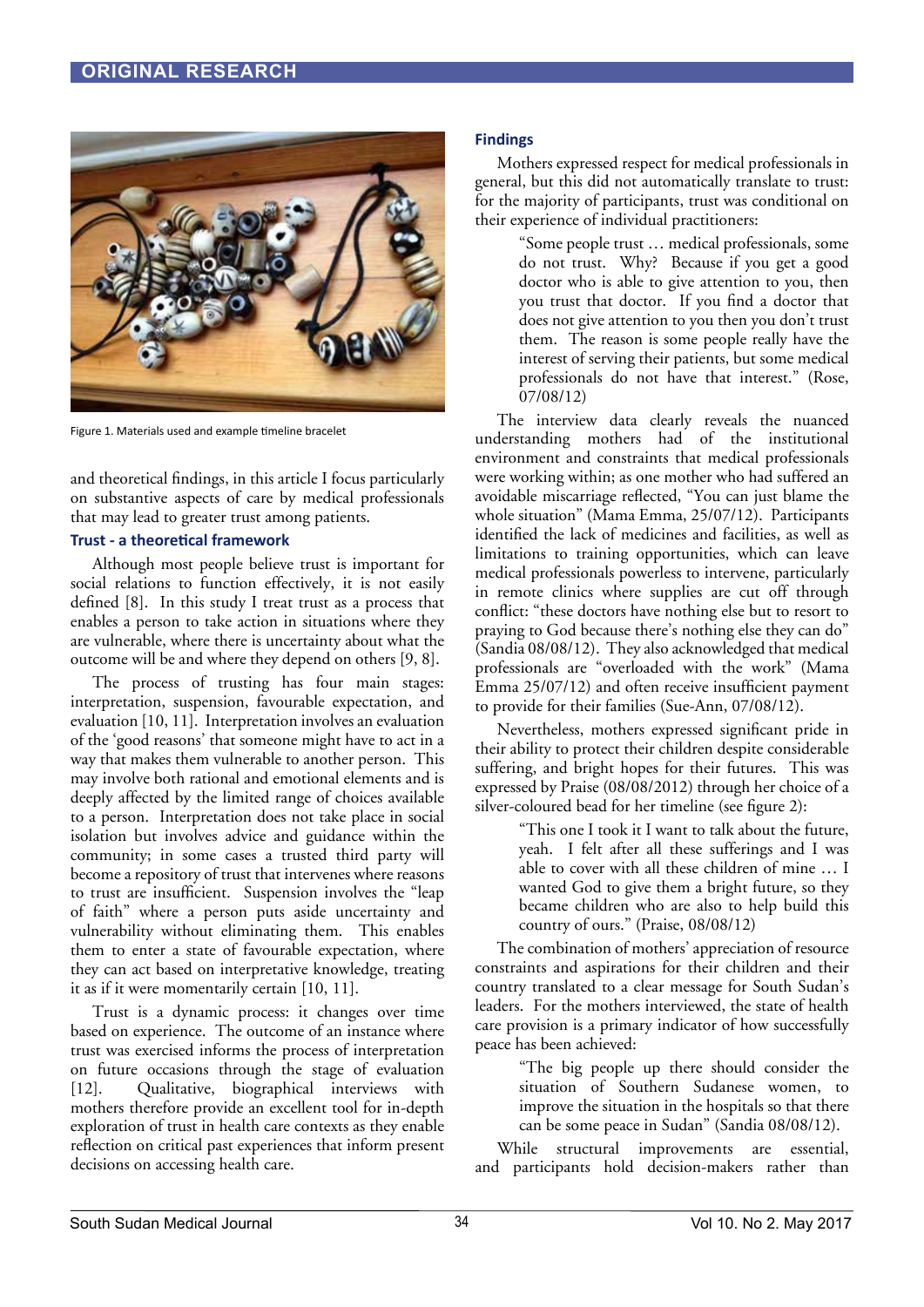medical professionals responsible at that level, there are nevertheless important factors within the direct control of individual health care workers that affect the extent to which mothers trust them to care for their families.

# **Competence**

The degree of competence that medical professionals exhibit is a key factor affecting trust. Many participants related a story involving a health care worker who they perceived to act rudely (including verbal abuse), negligently, or to be lazy. However, they also identified key professional practices that convinced them of medical professionals' competence and therefore contributed to greater trust, including:

- Carrying out appropriate tests to confirm diagnosis prior to treatment;

- Consistent diagnoses between colleagues;

- Calling a senior colleague in a timely manner when the case requires it;

- Ability to identify a serious case through triage and prioritise treatment accordingly;

- Consistent follow-up of patients to check progress.

Participants attributed the degree of competence directly to the training that medical professionals received. This included both the quality of initial training and participation in continued professional development, such as reading journals and mentoring/ supervision by colleagues as well as formal training courses. Those medical professionals who were trusted the most diligently maintained the professional standards they had been trained in when working under adverse conditions.

## **Care**

Studies in Europe have indicated that patients' trust in health professionals is earned by their experience of care and the nature of their relationship to the clinician, including concern and empathy [13][1]. In other words, medical professionals are expected to care, as well as to cure [14]. In this study, the quality of the care provided to mothers was a powerful factor in determining their trust in medical professionals. This caring capacity was described as a particular gift or talent:

> "God creates people in different ways, some their heart was created to do so, some their heart was not created to do good things." (Betty, 31/07/12)

> "The talent varies … that is what they have to do and what they have really determined to do in their life, to help others." (Yomina, 31/07/12)

> "I was so impressed … he trusted the life first, he valued that life, he didn't value his money … you know you need not to force yourself, it should be a call from your heart that I want to serve people." (Peninah, 24/07/12)

South Sudanese mothers described the qualities of



Figure 2: Beads selected by Praise

this caring approach to patients in a way that directly reflected their description of the care a mother has for her child. This has several characteristics. A trusted medical professional has a respectful relationship with their patients, where "they talk to you, they ask you questions, they are concerned about you" (Nyidor, 06/08/12). They are available to the patient, including being "attentive" (Sandia, 08/08/12), maintaining a continual presence, "the doctors are there all the time, attending, and all the nurses are there to attend to you, and it was really very good" (Mama Emma, 25/07/12), and they follow-up the patient, "[she] always goes to check her, look for her every day" (Igbowalya, 03/08/12). They "talk politely" to patients (Mama Emma, 25/07/12), and are supportive to them, "they are just trying to comfort you and give you some courage" (Sue-Ann, 07/08/12). Finally, the patient is a priority and they will "rush to help you" (Igbowalya 03/08/12), as Nyidor (06/08/12) explained:

> "This good one normally if she had something she'd leave that something, she's not go for the breakfast until she treats you and she checks you up and after that she'd go over for breakfast."

In order to build trust among medical professionals, competence alone is not enough: this quality of care is a decisive factor affecting trust in medical professionals to whom South Sudanese mothers entrust their families.

## **Accountability**

The data indicated a general preference for private health clinics over state provision; however this was based on participants' perception that there is greater accountability in private health contexts. As Yomina (31/07/12) summarised,

> "Whoever works there you have to do your duty because you have been hired to do that. Then if you fail to do your work, which means you will be sent away."